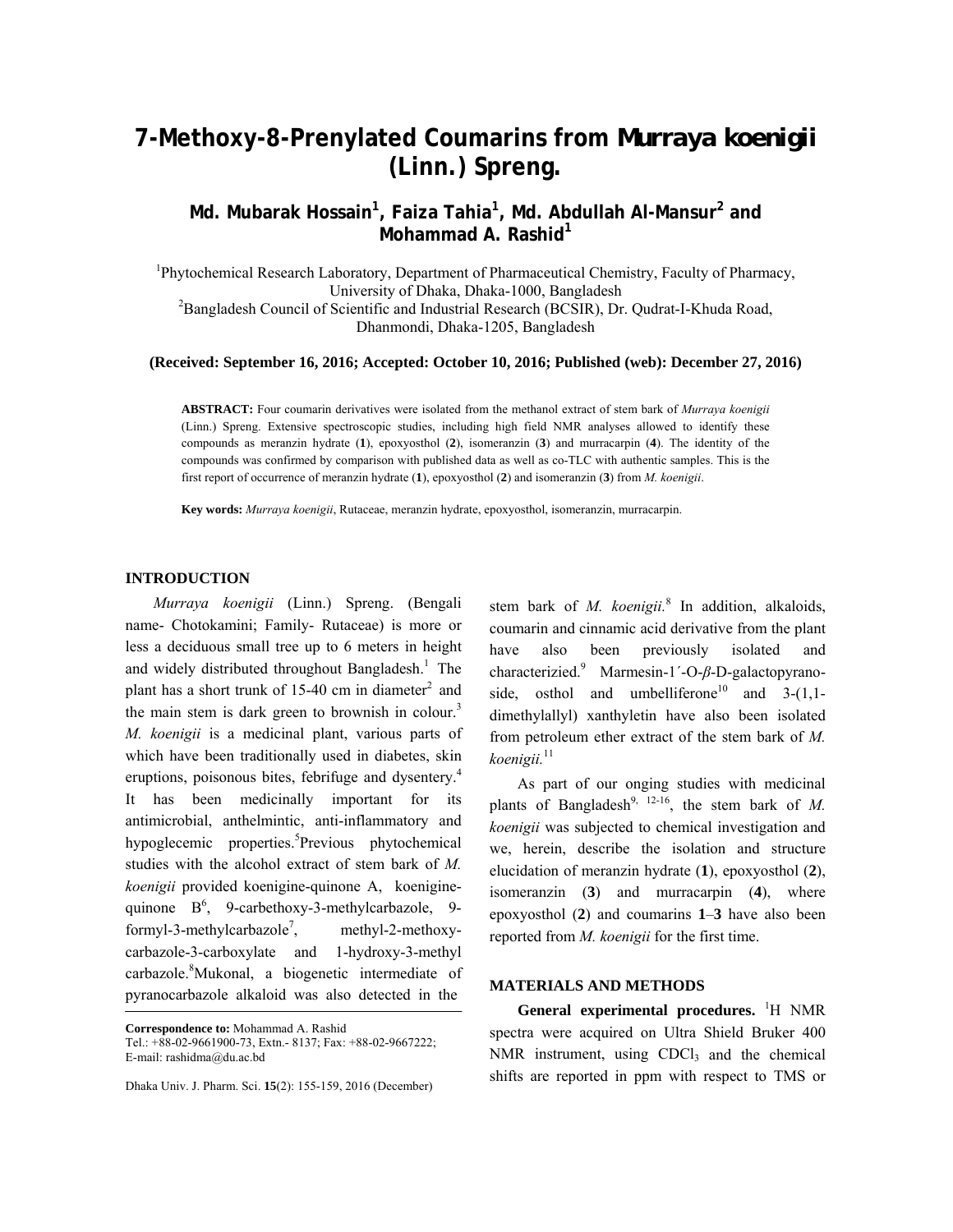residual non deuterated solvent signals. All solvents and reagents are of highest analytical grade.

 **Plant material.** Stem bark of *M. koenigii* were collected from Curzon Hall area, University of Dhaka, Bangladesh, in November 2014. The plant was taxonomically identified in Bangladesh National Herbarium, Dhaka, where a voucher specimen (DACB no. 43870) for the plant has been maintained for future reference. The stem bark was first sun dried and then ground into coarse powder.

 **Extraction and isolation.** The air dried and powdered stem bark (1.0 kg) was soaked in 3.0 L methanol for 15 days and then filtered through a cotton plug followed by Whatman filter paper number 1. The extract was concentrated with a rotary evaporator. A portion (5g) of the concentrated methanol extract was partitioned by the modified Kupchan partitioning protocol $^{21}$  into petroleum ether (0.65 g), dichloromethane (0.55 g), ethyl acetate (0.30 g) and aqueous (2.5 g) soluble material.

 The dichloromethane soluble partitionate was subjected to gel permeation chromatography over Lipophilic Sephadex LH-20 using *n*-hexanedichloromethane-methanol (2:5:1) and a total of 30 fractions were collected, each of 20 ml. On the basis of their TLC behavior, fraction 14, 19 and 25 were subjected to preparative thin layer chromatography (PTLC) over silica gel (Kiselgel  $F_{254}$ ) using mobile phase comprising of 40% ethyl acetate in toluene to yield meranzinhydrate (**1**), epoxyosthol (**2**), isomeranzin (**3)** and murracarpin (**4**).

### **Properties of isolated compounds**

**Meranzin hydrate (1):** colourless mass;  ${}^{1}H$ NMR (400 MHz, CDCl3): *δ* 1.32 (3H, s, 5΄-Me), 1.33 (3H, s, 4΄-Me), 2.99 (1H, d, *J* = 13.6 Hz, H-1΄), 3.11 (1H, d, *J* = 13.2 Hz, H-1΄), 3.64 (1H, d, *J* = 10 Hz, H-2΄), 3.93 (3H, s, 7-OMe), 6.25 (1H, d, *J* = 9.6 Hz, H-3), 6.87 (1H, d, *J* = 8.4 Hz, H-6), 7.35 (1H, d, *J* = 8.4 Hz, H-5), 7.63 (1H, d,  $J = 9.6$  Hz, H-4).

**Epoxyosthol** (2): white crystalline mass;  ${}^{1}H$ NMR (400 MHz, CDCl3): *δ* 1.28 (3H, s, 5΄-Me), 1.49 (3H, s, 4΄-Me), 3.02 (2H, m, H2-1΄), 3.17 (1H, brd, *J*  = 7.6 Hz, H-2΄), 3.93 (3H, s, 7-OMe), 6.23 (1H, d, *J*  = 9.2 Hz, H-3), 6.87 (1H, d, *J* = 8.4 Hz, H-6), 7.35

(1H, d, *J* = 8.4 Hz, H-5), 7.63 (1H, d, *J* = 9.2 Hz, H-4).

**Isomeranzin** (3): colourless mass; <sup>1</sup>H NMR (400 MHz, CDCl<sub>3</sub>):  $\delta$  1.20 (6H, d,  $J = 6.8$  Hz, H-4<sup>'</sup> and H-5΄), 2.81 (1H, m, H-3΄), 3.86 (3H, s, 7-OMe), 4.00 (2H, s, H<sub>2</sub>-1'), 6.22 (1H, d,  $J = 9.6$  Hz, H-3), 6.84 (1H, d, *J* = 8.8 Hz, H-6), 7.37 (1H, d, *J* = 8.8 Hz, H-5), 7.62 (1H, d, *J* = 9.6 Hz, H-4).

**Murracarpin** (4): colourless mass; <sup>1</sup>H NMR (400 MHz, CDCl3): *δ* 1.68 (3H, s, 5΄-Me), 3.32 (3H, s, 1΄-OMe), 3.92 (3H, s, 7-OMe), 4.63 (1H, brs, H-4΄), 4.69 (1H, brs, H-4΄), 4.92 (1H, d, *J* = 8.8 Hz, H-2΄), 5.04 (1H, d, *J* = 8.8 Hz, H-1΄), 6.25 (1H, d, *J* = 9.6 Hz, H-3), 6.85 (1H, d, *J* = 8.8 Hz, H-6), 7.39 (1H, d,  $J = 8.8$  Hz, H-5), 7.61 (1H, d,  $J = 9.6$  Hz, H-4).

## **RESULTS AND DISCUSSION**

 A total of four compounds (**1-4**) were isolated from dichloromethane soluble partitionate of methanol extract of stem bark of *M. koenigii* by gel permeation chromatography over lipophilic Sephadex LH-20 followed by preparative thin layer chromatography (PTLC) using silica gel (Kiselgel  $F_{254}$ ). The structure of the isolated compounds was solved by extensive analyses of their high resolution H-NMR spectroscopic data as well as by comparison with published values.

The  ${}^{1}H$  NMR (400 MHz, CDCl<sub>3</sub>) spectrum of compound **1** demonstrated the presence of 7 methoxy-8-substituted coumarin type carbon skeleton for which two sets of AB doublets at  $\delta$  7.63 ( $J = 9.6$ ) Hz) and 6.25 ( $J = 9.6$  Hz) and at  $\delta$  7.35 ( $J = 8.4$  Hz) and 6.87 ( $J = 8.4$ Hz) and a methoxy singlet at  $\delta$ 3.93were observed. Furthermore, the presence of a gem-dimethyl group of hydroxy-isopropyl substituent was revealed by two singlets at  $\delta$  1.32 and 1.33 ppm. The spectrum also displayed two doublets for methylene proton at  $\delta$  3.11 ( $J = 13.4$  Hz) and 2.99 (*J*  $= 13.4$  Hz) and another doublet for the methine at  $\delta$ 3.64  $(J = 10$  Hz). Therefore, the side chain at C-8 position was readily elucidated as  $CH_2CH(OH)C(CH_3)_2OH$ . These spectral features are in close agreement to that published for meranzin hydrate<sup>17</sup>. Thus, compound **1** was characterized as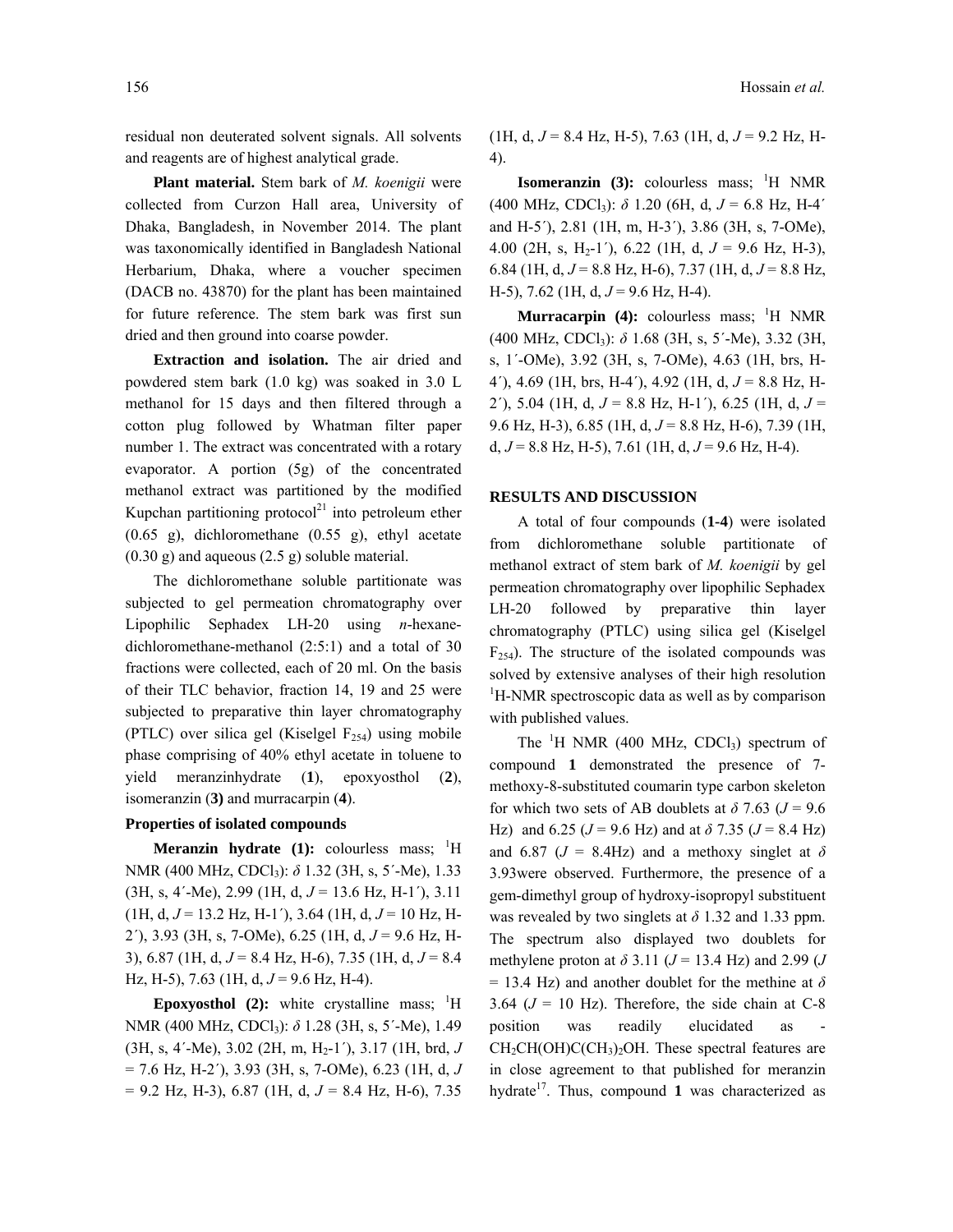meranzin hydrate, which was further confirmed by co-TLC with an authentic sample. Although meranzin hydrate (**1**) has previously been isolated from many plants belonging to the family Rutaceae<sup>17</sup>, this is the first report of its occurrence from *Murraya koenigii*.





The  ${}^{1}H$  NMR (400 MHz, CDCl<sub>3</sub>) spectrum of compound **2** showed two AB quartets with proton signals centered at δ 6.23 (d, 1H, *J*=9.2 Hz), 7.63 (d, 1H, *J*= 9.2 Hz), 7.35 (d, 1H, *J*= 8.4 Hz) and 6.87 (d, 1H, *J*= 8.4 Hz) which could be attributed to H-3, H-4, H-5 and H-6, respectively. The broad doublet that integrated for one proton at  $\delta$  3.17 ( $J$ = 7.6 Hz) could be assigned to H-2' of the epoxy ring. The multiplets of two proton intensity at 3.02 ppm was ascribed to the protons of the methylene group at C-1' position. A singlet of three protons intensity at  $\delta$  3.93 could be assigned to the methoxyl group at C-7 of the coumarin skeleton. Another three proton singlet at δ 1.49 was assigned to the methyl group at C-4' position which is nearer to the oxygen atom of the epoxy ring. The second methyl signal at δ 1.28 ppm could be attributed to the remaining methyl protons at C-5' position, which is away from the epoxy ring. On this basis, compound **2** was characterized as



Isomeranzin (**3**) Murracarpin (**4**)

epoxyosthol and its identity was further confirmed by comparing its  ${}^{1}H$  NMR spectral data to that of the published values<sup>18</sup>. This is the first report of the isolation of epoxyosthol (**2**) from *M. koenigii*.

The  ${}^{1}H$  NMR (400 MHz, CDCl<sub>3</sub>) spectrum of compound **3** displayed proton signals at δ 6.22 (d, 1H, *J*= 9.6 Hz), 7.62 (d, 1H, *J*= 9.6 Hz), 7.37 (d, 1H, *J*= 8.8 Hz) and δ 6.84 (d, 1H, *J*= 8.8 Hz) assignable to H-3, H-4, H-5 and H-6, of a coumarin type carbon skeleton, respectively. The singlet that integrated for two protons at  $\delta$  4.00 ppm could be assigned to the C-1' methylene protons of the 3'-methyl-2'-oxobutyl side chain at C-8. The multiplet of one proton intensity at δ 2.81 ppm was accounted for the proton at C-3' position. The methoxyl protons at C-7 resonated at δ 3.86 ppm. A doublet that integrated for six protons at  $\delta$  1.20 (*J*=6.8 Hz) could be assigned to the methyl groups at C-3' position. On the basis of the above spectral data, compound **3** was identified as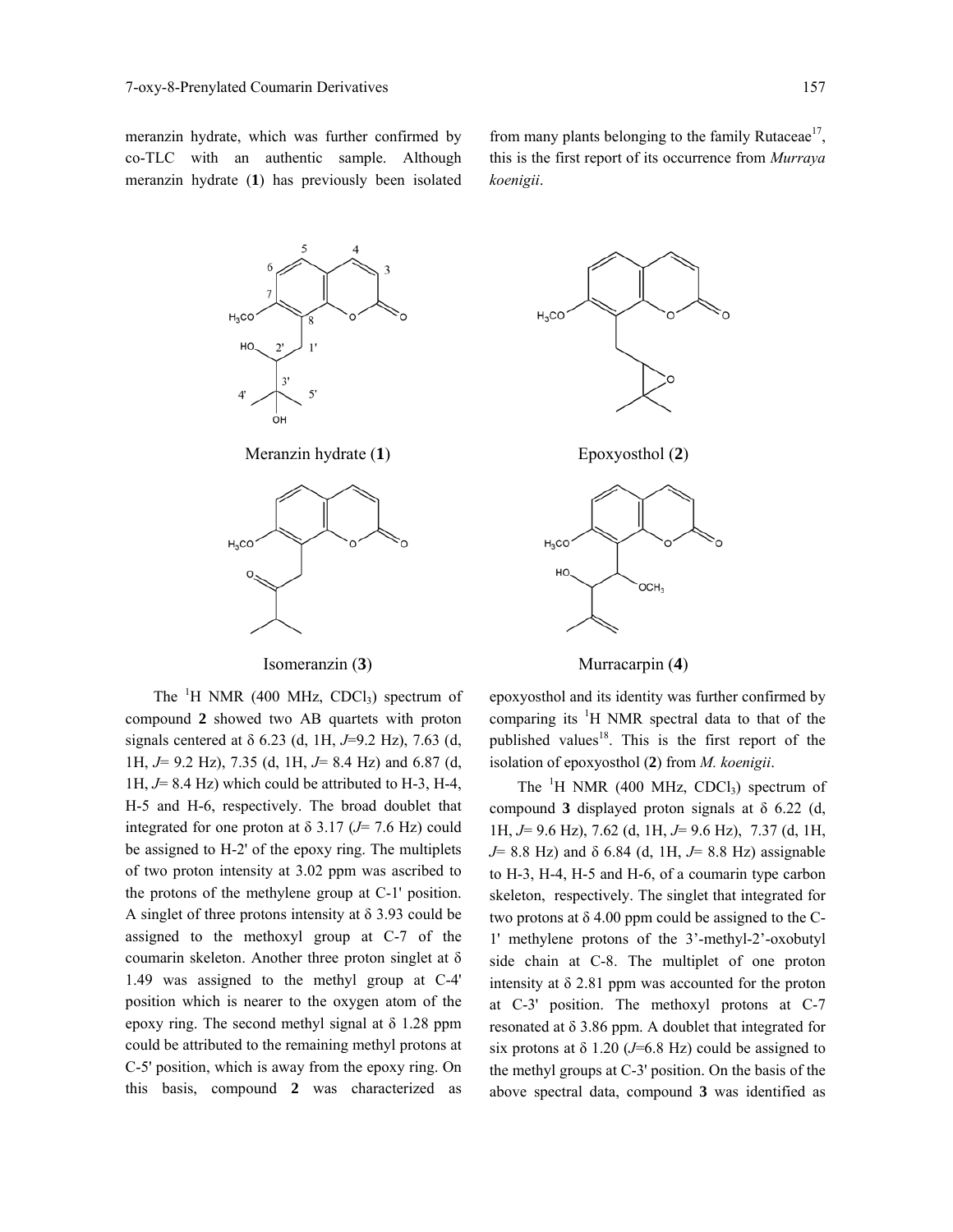isomeranzin $19$ , which has been further confirmed by co-TLC with a previously isolated sample. This is also the first report of its occurrence from this plant.

The  ${}^{1}H$  NMR (400 MHz, CDCl<sub>3</sub>) spectrum of compound **4** showed an AB pattern with proton resonances at δ 6.25 (d, 1H, *J*= 9.6 Hz), 7.61 (d, 1H, *J*= 9.6 Hz), 7.39 (d, 1H, *J*= 8.8 Hz) and 6.85 (d, 1H, *J*= 8.8 Hz) for H-3, H-4, H-5 and H-6, respectively of the coumarin nucleus. The doublets that integrated for one proton each at  $\delta$  5.04 ( $J$ = 8.8 Hz) and 4.92 (*J*= 8.8 Hz) were assigned to H-1' and H-2' position of the hydrocarbon chain, respectively. Two singlets, each of three proton intensity, at  $\delta$  3.92 and 3.32 could be demonstrated to the methoxy group at C-7 of the coumarin skeleton and to the aliphatic methoxyl group at C-1' position of the hydrocarbon chain, respectively. Another singlet for three protons at δ 1.68 ppm was assigned to the methyl protons at C-5' of the side chain C-8. Two broad singlets, each of one proton intensity, at  $\delta$  4.63 and 4.69 can be accounted for the protons of the exo-methylene group at C-4' position.

 Thus, the structure of compound **4** was solved as murracarpin which was further supported by comparing its <sup>1</sup>H NMR spectral data with reported values<sup>20</sup> as well as by co-TLC with an authentic sample. Murracarpin (**4**) has previously been reported from *M. koenigii.*

#### **ACKNOWLEDGMENTS**

 One of us (MAR) is grateful to the Ministry of Education, Government of the People's Republic of Bangladesh and University Grants Commission, Bangladesh for financial support to establish the laboratory facilities through research grants (for the period 2014-15 to 2016-17 Ref: 2014-15/13) and Higher Education Quality Enhancement Project (HEQEP), AIF, Round-III, Window-2, CP-3258, Award No. 141, (Contact  $# 43/2014$ ), respectively where part of the research work was conducted.

#### **REFERENCES**

1. Biswas, A. 2006. Indigenous knowledge of herbal medicine and *in vitro* propagation of some rare medicinal plants in Chittagong hill tracts. PhD dissertation. Rajshahi University, Rajshahi, Bangladesh.

- 2. Mhaskar, K.S., Blatter, E., Caius, J.F., Kirtikar. Basu's Illustrated Indian Medicinal Plants, Vol. I, 3<sup>rd</sup> edn., Indian Medical Science Series 2000, pp. 86-96.
- 3. Raghunathan, K., Mitra, R. 1982. Pharmacognosy of Indigenous Drugs. Central Council For Research in Ayurveda and Siddha, New Delhi, India.**1**, p.433.
- 4. Chowdhury, J.U., Bhuiyan, M.N.I. and Yusuf, M. 2008. Chemical components of the leaf essential oils of *Murraya koenigii* (L.) Spreng. and *Murraya paniculata* (L.) Jack. *Bangladesh J. Pharmacol. Soc.* **3**, 59-63.
- 5. Handral, H.K., Pandith, A. and Shruthi, S.D. 2012. A review on *Murraya koenigii*: multipotential medicinal plant. *Asian J. Pharm. Clin. Res.* **5**, 5-14.
- 6. Saha, C. and Chowdhury, B.K. 1998. Carbazoloquinones from *Murraya koenigii*. *Phytochemistry* **48**, 363-366.
- 7. Chakraborty, M., Nath, A.C., Khasnobis, S., Chakraborty, M., Konda, Y. and Harigaya, Y. 1997. Carbazole alkaloids from *Murraya koenigii*. *Phytochemistry* **46**, 751-755.
- 8. Bhattacharya, P., Maiti, A.K., Basu, K. and Chowdhury, B.K. 1994. Carbazole alkaloids from *Murraya koenigii*. *Phytochemistry*. **35**, 1085-1086.
- 9. Tahia, F., Sikder, M.A., Haque, M.R., Shilpi, J.A., Awang, K., Mansur, M.A. and Rashid, M.A. 2015. Alkaloids, coumarin and cinnamic acid derivative from *Murraya koenigii* (L.) Spreng. *Dhaka Univ. J. Pharm. Sci*. **14**, 29-33.
- 10. Jain, R.K. and Srivstava, S.D. 1992. Anti-inflammatory, antimicrobial and phytochemical studies on the stem bark of *Murraya koenigii. Proc. Natl. Acad. Sci.,* India*.* **62**, 5-9.
- 11. Bhattacharya, P., Chakrabory, A. 1984. 3-(1,1- dimethyl allyl)-xanthyletin from *Murraya koenigii* Spreng. *J. Indian Chem. Soc*. **61**, 650**-**651.
- 12. Kaisar, M.A., Rahman, M.S., Rahman, M.Z., Hasan, C.M. and Rashid, M.A. 2011. A review on phytochemicals from some medicinal plants of Bangladesh. *J. Phar. Nutri. Sci.* **1**, 87-95.
- 13. Begum, F., Haque, M.R., Nahar, K.S. and Rashid, M.A. 2014. Secondary metabolites from different extractives of *Stereospermum suaveolens*. *Dhaka Univ. J. Pharm. Sci.* **13**, 31-36.
- 14. Sikder, A.A., Sharmin, T., Rahman, A.F.M.M., Hasan, C.M. and Rashid, M.A. 2013. Screenings of four medicinal plants of Bangladesh for bioactivities. *Dhaka Univ. J. Pharm. Sci*. **12**, 59-62.
- 15. Ara, K., Haque, M.R., Kaiser, M.A., Rahman, A.H.M.M., Hasan, C.M. and Rashid, M.A. 2012. A new diarylheptanoid from *Garuga pinnata* Roxb. *Dhaka Univ. J. Pharm. Sci.* **12**, 165-167.